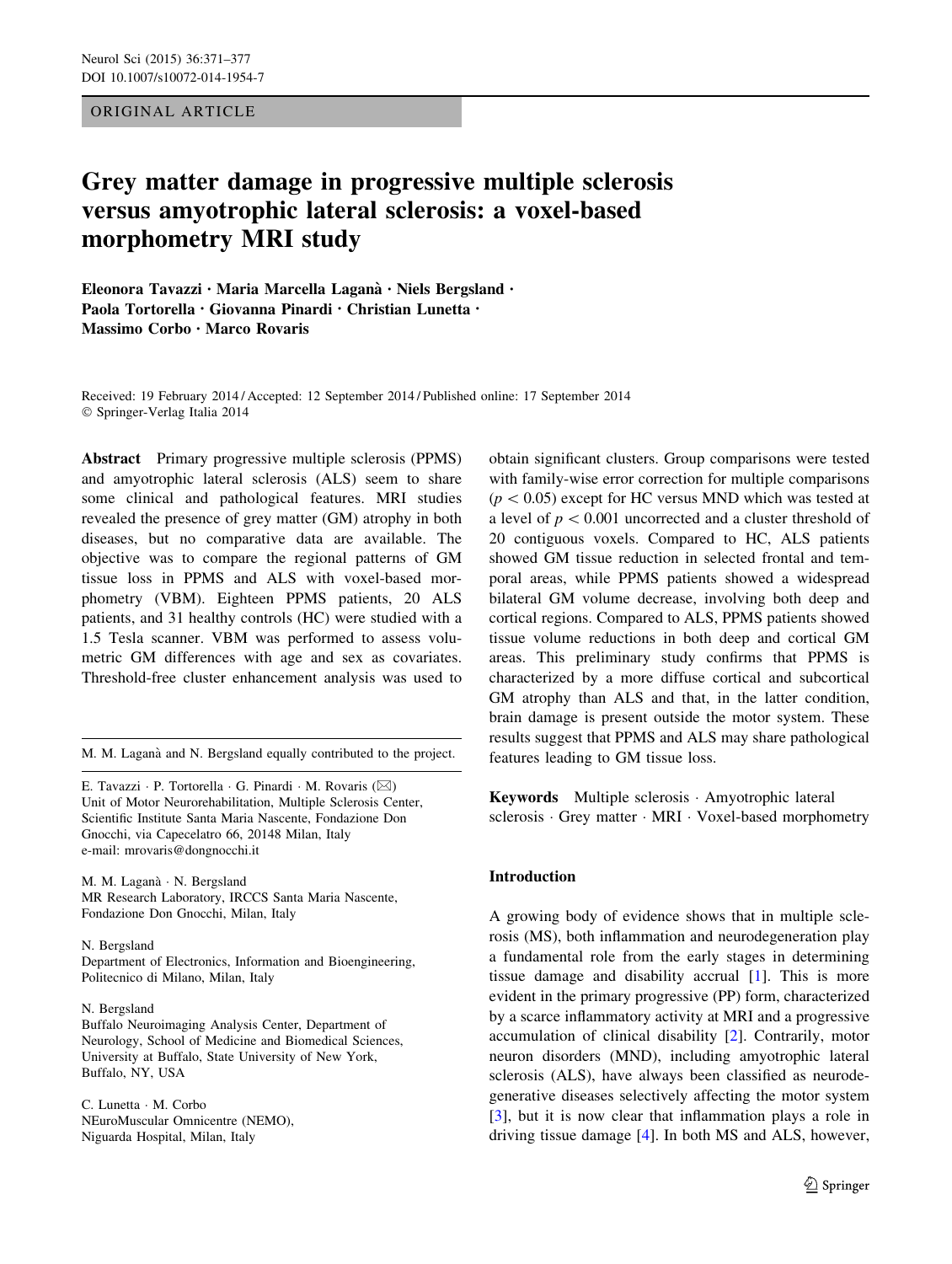the relationship between inflammation and neurodegeneration and their relative contribution to the progression of the diseases remain partially unknown. Epidemiological studies have shown a possible association between MS and ALS [\[5–8](#page-5-0)], although not confirmed by others [\[9](#page-5-0), [10\]](#page-5-0). Few case reports have also described comorbidities between MS and ALS [[6,](#page-5-0) [11](#page-5-0), [12](#page-5-0)]. Thus, it is conceivable that comparative studies may be helpful to improve our understanding of MS and ALS.

Advanced MRI has been applied to describe white matter (WM) and grey matter (GM) involvement in MS and ALS. In particular, published data report a significant cortico-spinal WM involvement in both diseases, although, in ALS, axonal pathology seems to be purely responsible for the damage [[13\]](#page-5-0) whereas in MS both demyelination and axonal degeneration seem to play a role [\[14](#page-5-0)]. As regards GM, several studies have shown that tissue loss is more widespread in secondary progressive than in relapsingremitting and PPMS [\[15](#page-5-0)]. ALS shows cortical thinning [\[16](#page-5-0)] and regional GM loss in motor [[17\]](#page-5-0) and extra-motor areas [[18\]](#page-5-0), especially when cognitive impairment is present.

Against this background, the present voxel-based morphometry (VBM) MRI study was performed to compare the regional patterns of GM tissue loss in PPMS and ALS. The aim was to further investigate the determinants of the progressive neurological dysfunction characterizing both these conditions.

# Materials and methods

#### Subjects

Patients with PPMS and with ALS, diagnosed according to international consensus criteria [[3,](#page-5-0) [20](#page-5-0)], were consecutively recruited from the Motor Neurorehabilitation Unit—Multiple Sclerosis Center, IRCCS Santa Maria Nascente, Fondazione Don Gnocchi, and the NEmo Clinical Center, Niguarda Ca' Granda Hospital. To be included, MS patients had to be steroid-free for at least 3 months. All patients underwent neurological examination. Clinical disability was quantified by the expanded disability status scale (EDSS) in MS and by the ALS Functional Rating Scale (ALSFRS) in ALS. Healthy controls (HC) with no history of neurological, cardiovascular or metabolic disorders, and a normal neurological examination were also studied.

The study was approved by the ''Don Carlo Gnocchi Foundation'' ethics committee, Milan, and a written informed consent was obtained from all subjects prior to study entry.

#### MRI acquisition

For all subjects, brain MRI was acquired at the Radiology Service of Fondazione Don Carlo Gnocchi, using a 1.5 Tesla scanner (Siemens Magnetom Avanto, Erlangen, Germany) with a 12-channel head matrix coil. After the acquisition of a low-resolution T1-weighted localizer sequence, the following two anatomical sequences were obtained: (1) dual-echo turbo spin echo [repetition time (TR) =  $2,650$  ms; echo time  $(TE) = 28/113$  ms; echo train length = 5; flip angle = 150; 50 contiguous 2.5-mm thick axial slices; matrix size = 256  $\times$  256, interpolated to 512  $\times$  512, and field of view  $(FOV) = 250 \times 250$  mm<sup>2</sup>]; (2) 3-dimensional T1-weighted magnetization prepared rapid gradient echo (MP-RAGE)  $[TR = 1,900$  ms;  $TE = 3.37$  ms; inversion time (TI)  $= 1.100$  ms; flip angle  $= 15$ ; 176 contiguous, 1-mm thick axial slices; matrix size =  $192 \times 256$ ; FOV =  $192 \times 256$  mm<sup>2</sup>]. For both sequences, all slices were acquired parallel to the subcallosal plane.

# MRI processing and analysis

MRI data were transferred to a workstation with Centos (Linux) operating system, where all processing were performed. WM lesions were segmented by an expert neurologist on the proton density-weighted scans, using the corresponding T2-weighted images to increase confidence in lesion identification, with Jim software (Jim 5.0, Xinapse Systems,Leicester, UK). Using a semi-automated local thresholding technique, brain lesion load (LL) was then computed. 3D T1 images were corrected for intensity inhomogeneity using the N3 tool [\[19](#page-5-0)]. To avoid T1 hypointensities misclassification during segmentation, 3D T1 images were preprocessed using the ''lesion\_filling'' tool from FSL [[21\]](#page-6-0).

The next steps were performed with the scripts of the FSL-VBM protocol [[22\]](#page-6-0). The brain of each lesion-filled 3D T1 images was GM segmented before being non-linearly registered to the MNI 152 standard space. A study-specific GM template was constructed from GM images of 18 subjects from each group. Native GM images were then non-linearly registered to the template and modulated with the Jacobian of the warp field [\[23](#page-6-0)] and smoothed with a Gaussian kernel of sigma = 3 mm (FWHM  $\approx$  6.9 mm).

Local maxima were mapped using atlases provided as part of the FSL distribution (Harvard-Oxford Structural Cortical and MNI Structural).

#### Statistical analysis

We used Kruskal–Wallis and Chi squared tests for assessing age and sex group differences, respectively. GM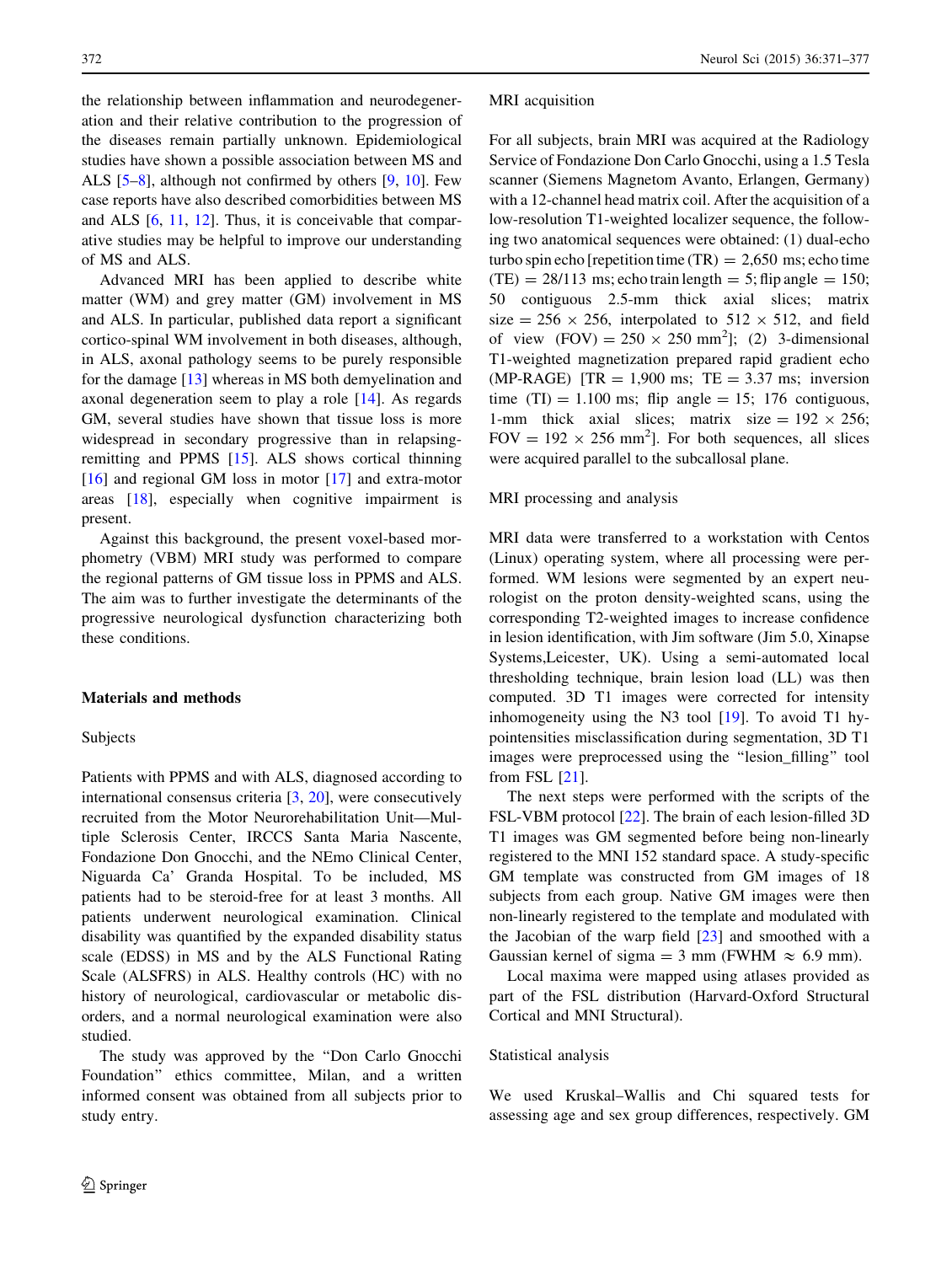Table 1 Clinical features of HC, ALS and PPMS patients

|                       | HС                             | <b>ALS</b>          | <b>PPMS</b>      | p       |
|-----------------------|--------------------------------|---------------------|------------------|---------|
| Number of<br>subjects | 31                             | 20                  | 18               |         |
| Age                   | $47.9 \pm 14.5$ $54.5 \pm 9.1$ |                     | $46.9 \pm 8.1$   | 0.052   |
| Gender<br>[M/F (%M)]  | 11/20<br>$(35 \%)$             | $11/9(55\%)$        | $12/6$ (67 %)    | 0.09    |
| Disease duration      |                                | $30.6 \pm 18.3$     | $149.3 \pm 92.8$ | < 0.001 |
| <b>EDSS</b>           |                                |                     | $6.0(3-8)$       |         |
| <b>ALSERS</b>         |                                | 34.5<br>$(17 - 40)$ |                  |         |

Age is expressed in years, disease duration in months. Age and disease duration are reported as mean  $\pm$  standard deviation. EDSS and ALS-FRS are reported as median (range), gender is reported as number of males (M), females (F) and male percentage

volume topographic statistical differences among the groups were assessed with general linear model (GLM), including age and sex as covariates. The threshold-free cluster enhancement (TFCE) analysis was used to obtain significant clusters. The TFCE images were then turned into voxel-wise p-values via permutation non-parametric testing (5,000 permutations). Family-wise Error (FWE) correction across space with  $p<0.05$  was used for handling multiple comparisons, with the exception of HC vs. ALS, which was tested at a significance level of  $p<0.001$  (uncorrected) and a cluster threshold of 20 contiguous voxels. Contrasts surviving the initial FWE correction were further investigated after applying Bonferroni correction.

# Results

Clinical characteristics of the subjects are summarized in the Table 1. As expected, disease duration was significantly longer in PPMS than in ALS patients. ALS patients were older than PPMS patients, but the difference was not statistically significant. Clinical disability was, on average, moderate in ALS patients, as indicated by the ALSFLS score. Mean brain LL in MS patients was 11.1 ml (standard deviation: 9.2 ml). No T2-hyperintense MRI lesions were detected in healthy control subjects and in ALS patients, whose LL was, therefore, not computed. VBM findings are presented in Table 2 and detailed hereafter.

VBM analysis: ALS patients vs. HC

The clusters of significant GM loss in ALS patients compared to HC, corrected for age and sex, are shown in Fig. [1](#page-3-0)a, b. MND showed GM atrophy in left superior temporal gyrus (Brodmann area (BA) 22, part of Wernicke's area involved in auditory processing and language

Table 2 Clusters of significant GM differences between subjects' groups at VBM analysis

| ALS patients vs. healthy controls* |                     |                 |                  |         |
|------------------------------------|---------------------|-----------------|------------------|---------|
| Anatomical regions                 |                     | MNI coordinates |                  |         |
|                                    | $\boldsymbol{\chi}$ | y               | Z                |         |
| Cluster 1 (181 voxels)             |                     |                 |                  |         |
| R precentral gyrus                 | 34                  | $-18$           | 42               | < 0.001 |
| R precentral gyrus                 | 28                  | $-14$           | 50               | < 0.001 |
| Cluster 2 (59 voxels)              |                     |                 |                  |         |
| L precentral gyrus                 | $-54$               | 6               | 8                | < 0.001 |
| L inferior frontal gyrus           | $-54$               | 10              | 8                | < 0.001 |
| Cluster 3 (49 voxels)              |                     |                 |                  |         |
| L superior temporal gyrus          | $-60$               | -8              | -6               | < 0.001 |
| L precentral gyrus                 | $-54$               | $-14$           | $-8$             | < 0.001 |
| Cluster 4 (24 voxels)              |                     |                 |                  |         |
| R superior frontal gyrus           | 10                  | 50              | 22               | < 0.001 |
| PPMS patients vs. healthy controls |                     |                 |                  |         |
| Cluster 1 (7818 voxels)            |                     |                 |                  |         |
| R parahippocampal gyrus            | 18                  | $-18$           | $-26$            | < 0.001 |
| R thalamus                         | 22                  | $-18$           | $-2$             | < 0.001 |
| L thalamus                         | $-10$               | $-18$           | $-2$             | < 0.001 |
| L insula                           | $-34$               | 4               | 6                | < 0.001 |
| L putamen                          | $^{-24}$            | 16              | $-2$             | < 0.001 |
| Cluster 2 (660 voxels)             |                     |                 |                  |         |
| R precentral gyrus                 | 48                  | 2               | 18               | 0.002   |
| R insular cortex                   | 32                  | $-10$           | 14               | 0.004   |
| R inferior frontal gyrus           | 48                  | 12              | 20               | 0.002   |
| Cluster 3 (548 voxels)             |                     |                 |                  |         |
| L parietal operculum cortex        | $-58$               | $-28$           | 14               | < 0.001 |
| L parietal operculum cortex        | $-52$               | $-30$           | 20               | < 0.001 |
| L supramarginal gyrus              | $-56$               | $-24$           | 28               | 0.004   |
| L postcentral gyrus                | $-60$               | $-20$           | 28               | 0.008   |
| Cluster 4 (129 voxels)             |                     |                 |                  |         |
| L cingulate gyrus                  | -8                  | $-44$           | 16               | 0.005   |
| R posterior cingulate gyrus        | 10                  | $-36$           | 26               | 0.005   |
| Cluster 5 (54 voxels)              |                     |                 |                  |         |
| R superior temporal gyrus          | 62                  | $-6$            | $\mathbf 2$      | 0.007   |
| Cluster 6 (20 voxels)              |                     |                 |                  |         |
| L superior frontal gyrus           | $^{-22}$            | 30              | 34               | 0.008   |
| Cluster 7 (14 voxels)              |                     |                 |                  |         |
| L paracingulate gyrus              | 0                   | 40              | 22               | 0.007   |
| PPMS vs. ALS patients              |                     |                 |                  |         |
| Cluster $1(2233 \text{ voxels})$   |                     |                 |                  |         |
| L thalamus                         | $^{-2}$             | -6              | 8                | < 0.001 |
| L thalamus                         | $-12$               | $-10$           | $\overline{4}$   | < 0.001 |
| R thalamus                         | 4                   | $-8$            | $\boldsymbol{0}$ | < 0.001 |
| R caudate nucleus                  | 4                   | 16              | 6                | 0.007   |
|                                    |                     |                 |                  |         |

Global maxima are reported in bold

L left, R right, ALS amyotrophic lateral sclerosis, PPMS primary progressive multiple sclerosis

 $*$  Clusters for the ALS  $\lt$  healthy controls comparison were obtained using  $p < 0.0001$  (uncorrected) with at least 20 contiguous voxels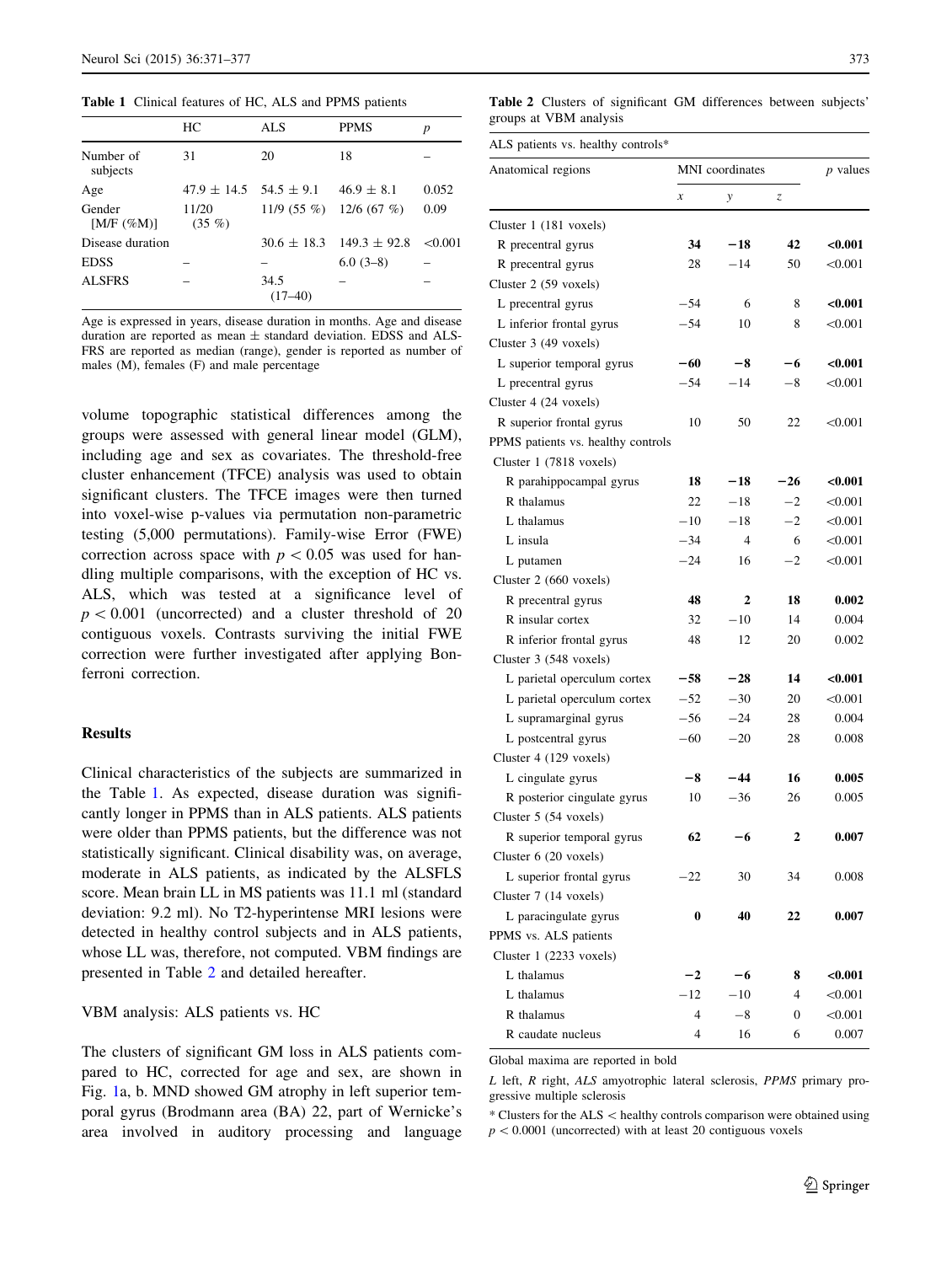<span id="page-3-0"></span>reception), left inferior frontal gyrus (BA44, Broca's area, involved in language production) right superior frontal gyrus (BA10, executive functions) and right pre-central gyrus (frontal lobe, BA6, supplementary motor area involved in movement planning and execution).

# VBM analysis: PPMS patients vs. HC

MS patients showed a widespread and bilateral GM tissue loss, involving both supratentorial and infratentorial (right cerebellar vermis) regions (Fig. [2](#page-4-0)a, b). In details, supratentorial areas of GM loss were both deep (basal ganglia, thalamus, claustrum) and cortical; among the latter ones there were the following: superior and inferior frontal gyri (BA9,10,11, frontal pole; executive functions and in particular working memory and decision-making processes), precentral gyrus (frontal lobe, BA4, primary motor cortex), post-central gyrus (parietal lobe, BA1,2,3; primary somatosensory cortex), posterior cingulated and parahippocampal gyri (limbic system, BA23,24,33; emotion formation and processing, learning, and memory) supramarginal gyrus (inferior parietal lobe, BA 40; spatial orientation and semantic representation), superior temporal gyrus (BA22, part of Wernicke's area involved in auditory processing and language reception), middle occipital gyrus (secondary visual cortex, BA18; visual and visuo-emotional processing, visual imagery), inferior occipital gyrus (secondary visual cortex, BA19; visual association area), and insular cortex (decision making, emotion experiencing, memory procedures). Applying Bonferroni correction yielded comparable results, with the exception of the differences in the occipital gyri, which were not retained as significant.

#### VBM analysis: PPMS vs. ALS patients

Compared to ALS patients, PPMS patients showed reduced GM volume in both deep (bilateral thalamus, caudate nucleus, globus pallidus, putamen, claustrum) and cortical areas (Fig. [3](#page-4-0)a, b). Among the latter ones, there were the left precentral gyrus, bilateral cingulate gyrus, bilateral occipital cortex, left supramarginal gyrus, and left middle temporal gyrus, as well as the precuneus (superior parietal lobule, BA7; visuo-spatial processing, self-reflection, episodic memory) and the left parahippocampal gyrus (entorhinal cortex, BA28; olfaction and memory processing). Applying Bonferroni correction yielded comparable results as regards findings in the thalamus and caudate nucleus, whereas globus pallidus, putamen, claustrum, and cortical differences were not retained as significant. Compared to PPMS, ALS patients did not show any area of significant GM loss.

# Discussion

We have compared patients with PPMS and ALS to assess whether the irreversible neurological disability observed in these progressive diseases is associated with different patterns of GM damage. On a clinical ground, PPMS is characterized by a predominance of pyramidal signs and symptoms (progressive spastic para- or hemiparesis), which are also considered a hallmark of ALS. Our VBM analysis showed that PPMS patients have a diffuse GM involvement compared to HC, involving both deep structures, such as the thalamus, and cortical areas of the frontal,



Fig. 1 Clusters of reduced GM volume in ALS patients compared to healthy controls on axial slices (a) and 3D reconstructions (b). The colored voxels, superimposed in MNI space axial slices (a), or on a 3D rendering of the brain (b) represent the areas which were significantly different between HC and ALS patients at

 $p_{\text{uncorr}} < 0.001$  (at least 20 contiguous voxels for each cluster). The MNI  $z$ -axis coordinate is shown for each slice and its position as a *line* in the sagittal image. Areas of significantly reduced GM volume for ALS vs HC are: left superior temporal gyrus, left inferior frontal gyrus, right superior frontal gyrus and right precentral gyrus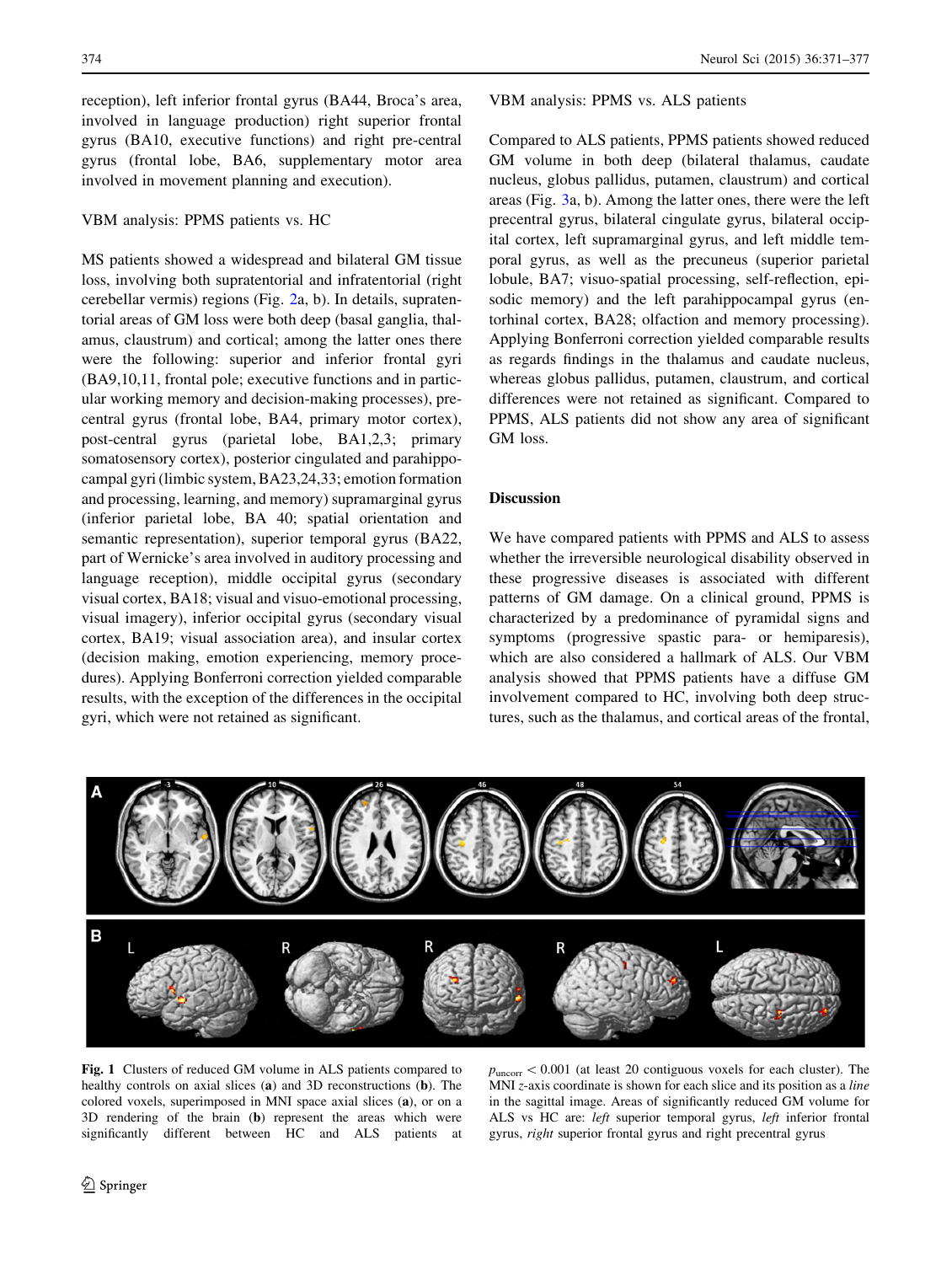<span id="page-4-0"></span>

Fig. 2 Clusters of reduced GM volume in PPMS patients compared to healthy controls on axial slices (a) and 3D reconstructions (b). The colored voxels, superimposed in MNI space axial slices (a), or on a 3D rendering of the brain (b), represent the GM areas which were significantly different between HC and PPMS patients at  $p_{corr} < 0.05$ 

(FWE). The MNI z-axis coordinates is shown for each slice and its position as a line in the sagittal image. Areas of significantly reduced GM volume for PPMS vs. HC involve bilaterally both deep GM and cortical areas of the fronto-temporo-parieto-occipital cortex



Fig. 3 Clusters of reduced GM volume in PPMS compared to ALS patients on axial slices (a) and 3D reconstructions (b). The colored voxels, superimposed in MNI space axial slices (a), or on a 3D rendering of the brain (b), represent the GM areas which were significantly different between ALS and MS at  $p_{corr} < 0.05$  (FWE corrected). The MNI z-axis coordinates is shown for each slice and its

temporal, parietal and occipital lobes, bilaterally. Other VBM studies investigating the pattern of regional GM tissue loss in PPMS [\[24](#page-6-0), [25\]](#page-6-0) consistently found an involvement of the thalamus, associated, only in one study, to the presence of a more widespread cortical tissue loss [\[24](#page-6-0)]. At any rate, a comparison between different MS phenotypes did not show a characteristic pattern of GM damage in PPMS [\[15](#page-5-0)]. The long disease duration of our patients may account for the more widespread GM loss than previously reported  $[26, 27]$  $[26, 27]$  $[26, 27]$ . It is worth remembering that, in a VBM study of early PPMS patients including magnetization transfer (MT) imaging [[28](#page-6-0)], the presence of MT changes affecting GM areas where atrophy was not evident yet could be interpreted considering that changes in MT parameters reflect demyelination, which might

position as a line in the sagittal image. Areas of significantly reduced GM volume for PPMS vs. ALS are: bilateral thalamus, caudate nucleus, globus pallidus, putamen, claustrum, left precentral gyrus, bilateral cingulate gyrus, bilateral occipital cortex, left supramarginal gyrus, left middle temporal gyrus, precuneus and left parahippocampal gyrus

progressively lead to axonal damage and widespread GM loss later on in the course of the disease, as reported in the present study. On the other hand, the thalamus involvement, reported since the early stages of PPMS [\[24](#page-6-0), [25](#page-6-0), [28](#page-6-0)], is consistent with several pieces of evidence supporting a crucial role of this structure in determining MS-related clinical deficits [[29\]](#page-6-0).

Compared to ALS, PPMS patients showed a widespread GM damage, which reflects the impairment of different functional systems characterizing MS clinical picture. In addition, our sample of ALS patients had, on average, a moderate degree of functional impairment, as assessed by the ALSFRS scale. This makes them less representative of the spectrum of the disease, but one should bear in mind that MRI scanning for research purposes requires long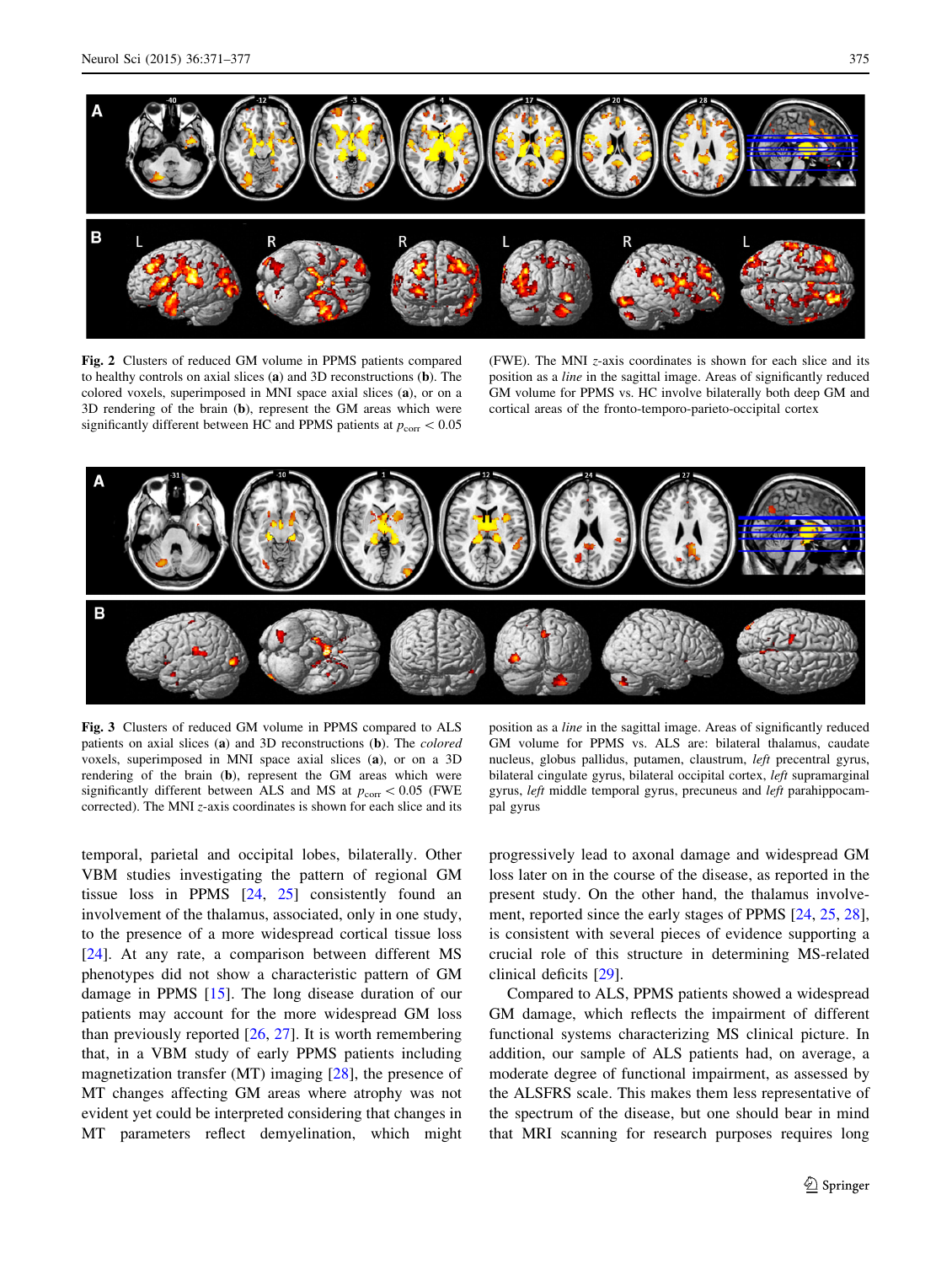<span id="page-5-0"></span>acquisition times which are not tolerated by severely disabled ALS patients.

ALS patients, when compared to HC, showed GM volume decrease in motor and extra-motor areas, the latter ones involved in cognitive skills such as executive functions and language processing and production. Recently, several studies have changed the traditional belief that ALS is characterized by isolated motor deficits, showing clinical and MRI evidence of fronto-temporal involvement, as in our study [18, [30\]](#page-6-0). Notably, a correlation between cognitive deficits similar to what found in fronto-temporal dementia (FTD) and MRI tissue loss in the fronto-temporal lobes has been described in ALS, supporting the hypothesis that ALS and FTD belong to the same spectrum of neurological disorders [\[31](#page-6-0), [32](#page-6-0)].

White matter (WM) changes have also been reported in ALS, involving both motor (corticospinal tract) and extramotor (corpus callosum, associative fibers) pathways [[33,](#page-6-0) [34](#page-6-0)]. These latter findings might be explained by a mechanism of retrograde axonal degeneration deriving from affected cortical areas. Nonetheless, WM damage, as well as the diffuse involvement of GM in ALS might also be viewed as signs of pathological features similar to those of PPMS.

This preliminary study suggests that PPMS is characterized by a more diffuse and pronounced GM damage than ALS and that, in the latter condition, brain damage is present outside the motor system. The results we obtained are consistent with the notion that both PPMS and ALS are characterized by GM tissue degeneration, but their interpretation is hampered by the low sample size and by the between-group difference in terms of disease duration. A further limit of the study might be represented by the fact that ALS patients were older than PPMS patients, although the difference was not statistically significant and age entered the statistical analysis as a covariate. Future comparative studies between PPMS and ALS should, therefore, be conducted in patients with shorter disease duration (i.e., "early" PPMS) and include measures of cognitive functioning to better investigate the correlation between GM damage and clinical features in both the diseases.

Acknowledgments This study was supported by a research grant from FISM—Fondazione Italiana Sclerosi Multipla (Grant # 2009/R/24).

### References

- 1. Geurts JJ, Stys PK, Minagar A, Amor S, Zivadinov R (2009) Gray matter pathology in (chronic) MS: modern views on an early observation. J Neurol Sci 282(1–2):12–20
- 2. Thompson A (2004) Overview of primary progressive multiple sclerosis (PPMS): similarities and differences from other forms of MS, diagnostic criteria, pros and cons of progressive diagnosis. Mult Scler 10(Suppl 1):S2–S7
- 3. Brooks BR (1994) El Escorial World Federation of Neurology criteria for the diagnosis of amyotrophic lateral sclerosis. Subcommittee on Motor Neuron Diseases/Amyotrophic Lateral Sclerosis of the World Federation of Neurology Research Group on Neuromuscular Diseases and the El Escorial ''Clinical limits of amyotrophic lateral sclerosis'' workshop contributors. J Neurol Sci 124(Suppl):96–107
- 4. Agius LM (2012) Neuroinflammation as the proximate cause of signature pathogenic pattern progression in amyotrophic lateral sclerosis, AIDS, and multiple sclerosis. Patholog Res Int 2012:169270
- 5. Hemminki K, Li X, Sundquist J, Sundquist K (2009) Familial risks for amyotrophic lateral sclerosis and autoimmune diseases. Neurogenetics 10(2):111–116
- 6. Li G, Esiri MM, Ansorge O, DeLuca GC (2012) Concurrent multiple sclerosis and amyotrophic lateral sclerosis: where inflammation and neurodegeneration meet? J Neuroinflammation 9:20. doi[:10.1186/1742-2094-9-20](http://dx.doi.org/10.1186/1742-2094-9-20)
- 7. Etemadifar M, Abtahi SH, Akbari M, Maghzi AH (2012) Multiple sclerosis and amyotrophic lateral sclerosis: is there a link? Mult Scler 18(6):902–904
- 8. Landtblom AM, Riise T, Boiko A, Söderfeldt B (2002) Distribution of multiple sclerosis in Sweden based on mortality and disability compensation statistics. Neuroepidemiology 21(4):167–179
- 9. Bostrom I, Riise T, Landtblom AM (2012) Mortality statistics for multiple sclerosis and amyotrophic lateral sclerosis in Sweden. Neuroepidemiology 38(4):245–249
- 10. van Doormaal PT, Gallo A, van Rheenen W, Veldink JH, van Es MA, van den Berg LH (2013) Amyotrophic lateral sclerosis is not linked to multiple sclerosis in a population based study. J Neurol Neurosurg Psychiatry 84(8):940–941
- 11. Confavreux C, Moreau T, Jouvet A, Tommasi M, Aimard G (1993) Association of amyotrophic lateral sclerosis and multiple sclerosis. Rev Neurol (Paris) 149(5):351–353
- 12. Hader WJ, Rpzdilsky B, Nair CP (1986) The concurrence of multiple sclerosis and amyotrophic lateral sclerosis. Can J Neurol Sci 13(1):66–69
- 13. Rajagopalan V, Allexandre D, Yue GH, Pioro EP (2011) Diffusion tensor imaging evaluation of corticospinal tract hyperintensity in upper motor neuron-predominant ALS patients. J Aging Res 2011:481745. doi[:10.4061/2011/481745](http://dx.doi.org/10.4061/2011/481745)
- 14. Reich DS, Zackowski KM, Gordon-Lipkin EM, Smith SA, Chodkowski BA, Cutter GR et al (2008) Corticospinal tract abnormalities are associated with weakness in multiple sclerosis. AJNR Am J Neuroradiol 29(2):333–339
- 15. Ceccarelli A, Rocca MA, Pagani E, Colombo B, Martinelli V, Comi G et al (2008) A voxel-based morphometry study of grey matter loss in MS patients with different clinical phenotypes. Neuroimage 42(1):315–322
- 16. Verstraete E, Veldink JH, Hendrikse J, Schelhaas HJ, van den Heuvel MP, van den Berg LH (2012) Structural MRI reveals cortical thinning in amyotrophic lateral sclerosis. J Neurol Neurosurg Psychiatry 83(4):383–388
- 17. Grosskreutz J, Kaufmann J, Fradrich J, Dengler R, Heinze HJ, Peschel T (2006) Widespread sensorimotor and frontal cortical atrophy in Amyotrophic Lateral Sclerosis. BMC Neurol 25(6):17
- 18. Agosta F, Pagani E, Rocca MA, Caputo D, Perini M, Salvi F et al (2007) Voxel-based morphometry study of brain volumetry and diffusivity in amyotrophic lateral sclerosis patients with mild disability. Hum Brain Mapp 28(12):1430–1438
- 19. Sled JG, Zijdenbos AP, Evans AC (1998) A nonparametric method for automatic correction of intensity nonuniformity in MRI data. IEEE Trans Med Imaging 17(1):87–97
- 20. McDonald WI, Compston A, Edan G, Goodkin D, Hartung HP, Lublin FD et al (2001) Recommended diagnostic criteria for multiple sclerosis: guidelines from the International Panel on the diagnosis of multiple sclerosis. Ann Neurol 50(1):121–127